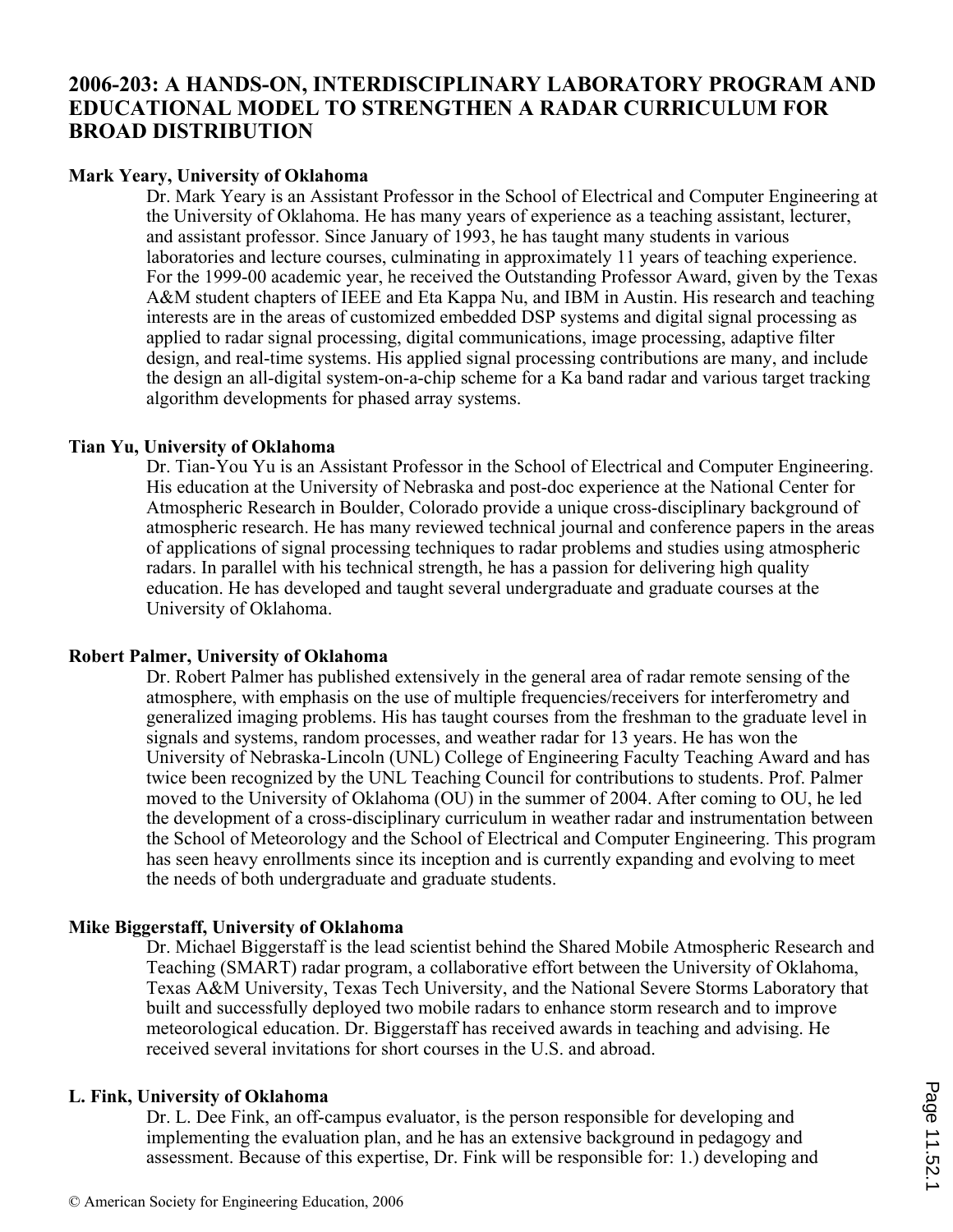monitoring the pedagogical models being used, 2.) leading the orientation programs for both undergraduate peer teachers and the faculty members involved, to make sure they fully understand the pedagogy procedures being used, 3.) developing the evaluation plan and materials, 4.) collecting and analyzing the evaluation data.

## **Carolyn Ahern, Ahern and Associates**

Dr. Carolyn Ahern, Assessment Coordinator, earned her B.A. in English from Ohio Wesleyan and her M.A. and Ph.D. in English from Cornell University. She also holds an M.B.A. from the University of Oklahoma. For the last 20 years, she has specialized in the design, implementation, and assessment of educational materials. Most recently, she has been the coordinator of assessment for two NSF grants at the University of Oklahoma: Sooner City (Civil and Environmental Engineering) and the Course, Curriculum, and Laboratory Improvement Project (the School of Electrical and Computer Engineering and the School of Meteorology).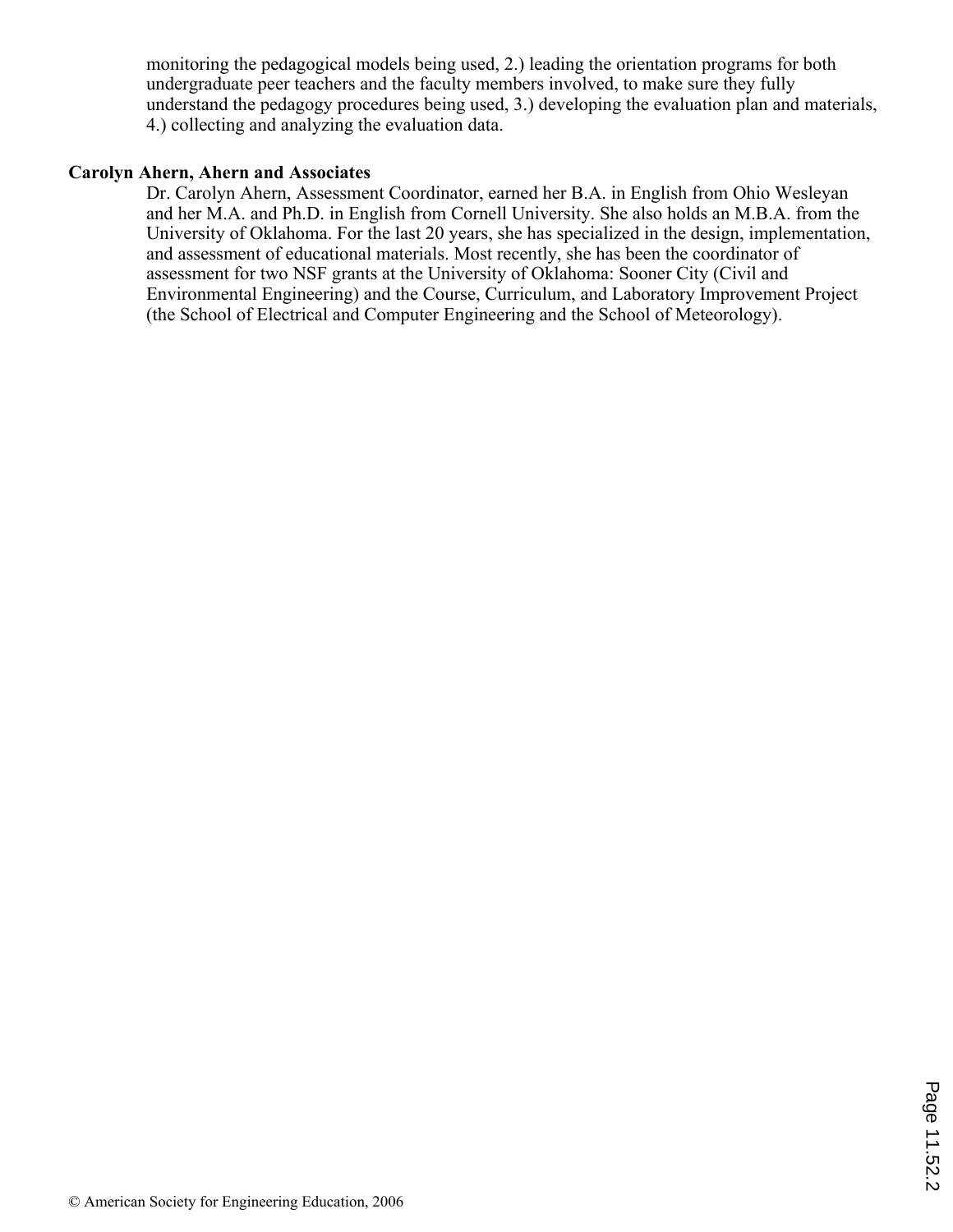## A Hands-on, Interdisciplinary Laboratory Program and Educational Model to Strengthen a Radar Curriculum for Broad Distribution

#### Introduction

Severe and hazardous weather such as thunderstorms, downbursts, and tornadoes can take lives in a matter of minutes. In order to improve detection and forecast of such phenomena using radar, one of the key factors is fast scan capability. Conventional weather radars, such as the ubiquitous NEXRAD (Next Generation Radar developed in the 1980's), are severely limited by mechanical scanning. Approximately 175 of these radars are in a national network to provide the bulk of our weather information.

Under the development for weather applications, the electronically steerable beams provided by the phased array radar at the NWRT can overcome these limitations of the current NEXRAD radar. For this reason, the phased array radar was listed by the National Research Council as one of the primary candidate technologies to supersede the NEXRAD [1]. By definition, a phased array radar is one that relies on a two-dimensional array of small antennas. Each antenna has the ability to change its phase characteristics, thus allowing the overall system to collectively locate specific interesting regions of weather. The NWRT is the nation's first facility dedicated to phased array radar meteorology. In addition, the demand for students trained in this area will be high as new radar technologies replace the ones designed 20 years ago, and as weather radar usage extends into areas such as homeland security. From the Federal Aviation Administration's (FAA) perspective, the phased array radar technology developed at the NWRT will be used to enhance the safety and capacity of the National Airspace System. Moreover, this proposal is consistent with one of NOAA's Mission Goals for the  $21^{st}$  Century: to serve society's needs for weather information [2].

Long-term warnings have improved greatly over the last five years and are now being used for critical decision making [3]. Further improvements are being aimed at providing longer warning lead times before severe weather events, better quantification of forecast uncertainties in hurricanes and floods, and tools for integrating probabilistic forecasts with other data sets. Many other industries, groups, and individuals use weather information. For example, the construction industry uses weather information to schedule specific activities and to purchase materials. K-12 teachers use weather data to develop math and engineering skills in their students, which is essential for the future [4, 5, 6].

Following the classic Boyer Report, it is very important that no gap exists between teaching and research [7]. In addition, faculty members who creatively combine teaching with research are essential to the improvement of undergraduate education [8, 9, 10, 11]. With this in mind, we now introduce the model that governs and sustains the teaching and research mission of our university laboratory, as depicted in Figure 1. The synergistic interaction between teaching and research, their drivers and end-results is also illustrated. These drivers can be classified into those of resource needs (e.g. qualified personnel) and technology related issues. Resource needs can be further classified into three types  $- (1)$  design and application engineers,  $(2)$  radar system integrators and managers, and (3) research and development scientists. These needs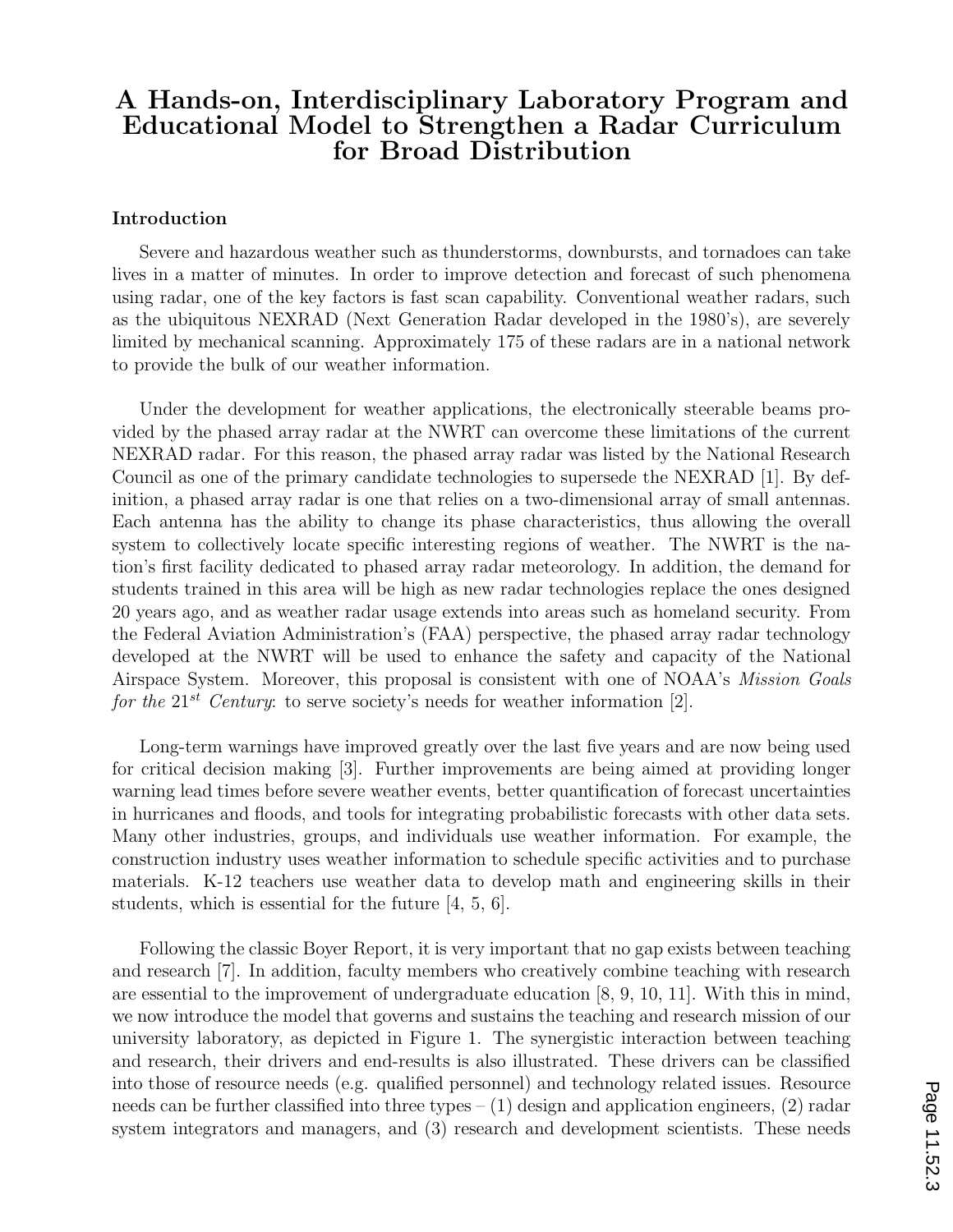are met by BS, MS, and PhD graduates, respectively. Thus our undergraduate and graduate educational initiatives have been developed to provide an appropriate level of training at the BS, MS, and PhD levels in this lab. The foundational key to the entire endeavor is the undergraduate educational process – these students are the first ones to enter our cycle that stresses lifelong learning, creativity, global awareness, and interdisciplinary collaborations. Sharing exciting projects with students will occur naturally here, since the authors have col-



Figure 1: Students gain valuable hands-on knowledge from a rich diversity of projects. By employing a teamwork effort with their professors and project sponsors, a very satisfying community of scholars is developed that provides innovative technical solutions and cross-training for professors and students alike.

laborative research projects at the NWRT. The proposed laboratory/teaching program will provide abundant opportunities for individuals that may concurrently assume responsibilities as researchers, educators, and students. The NWRT will facilitate joint efforts that infuse education with the excitement of discovery and enrich research through a diversity of learning perspectives.

#### Integrated Interdiscliplinary Curriculum

The project is truly a cross-disciplinary effort between the School of Meteorology and the School of Electrical and Computer Engineering. This cross-fertilization between engineering and meteorology is also exemplified in efforts currently underway at our university to develop the cross-disciplinary Weather Radar and Instrumentation Curriculum. The investigators, along with other colleagues at the university, have developed a unique curriculum which provides an in-depth education in meteorological radar and instrumentation with emphasis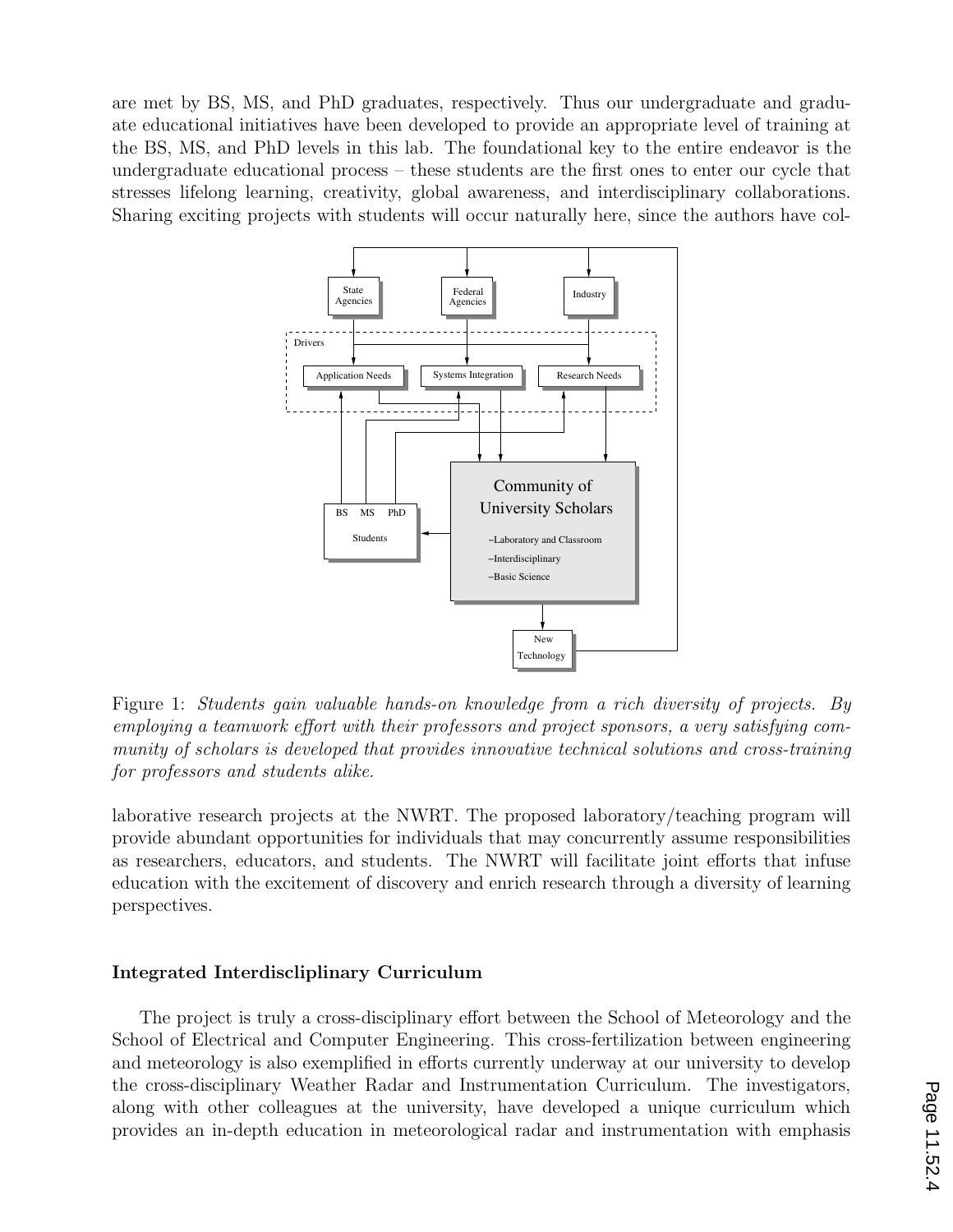on a hands-on experience. This aspect of the program directly addresses a major concern among leaders in the meteorological community about the lack of expertise in the use of instrumentation [12]. The following figure provides a brief overview of the course sequence developed for this new curriculum, which shows the logical progression from undergraduate to graduate education. The classroom exposure to radar theory, with supportive real radar data projects, is greatly enhancing the educational experience of the students and will more thoroughly prepare them for active scientific careers.



Figure 2: The new laboratory activities leverage the momentum of an interdisciplinary teaching program that the authors currently have in place with other faculty. This figure provides a summary of courses, which comprise the weather radar and instrumentation curriculum. Currently, ten professors are associated with these courses that span both the undergraduate and graduate curricula in two departments.

Supporting the curriculum is a comprehensive outreach program. The principal investigators are partnering with the Oklahoma Climatological Survey (OCS) to adapt and implement project materials directly to K-12 teachers via the OCS EarthStorm outreach program. Established in 1992, the EarthStorm project (NSF TPE-9155306, and currently funded by the State of Oklahoma) has provided over 250 Oklahoma schools with the materials and requisite education to apply real-time environmental data in support of math, science, and engineering curricula. For over a decade, OCS has implemented weather curricula as part of laboratory activities for undergraduate students (NSF DUE -9981098), conducted annual summer content institutes for K-12 teachers (State of Oklahoma funded), as well as hosted dozens of K-12 student science fairs (funded by US Department of Energy). Broadly, the authors are disseminating content-rich materials to OCS for adaptation into the math and science curricula at the 250 K-12 schools (primarily middle schools) served by OCS outreach programs. These materials will enhance teacher and student knowledge of fundamental atmospheric and engineering topics. Specifically, weather radar content has been integrated into the OCS summer content institutes for middle school teachers. Furthermore, K-12 teachers participating in the summer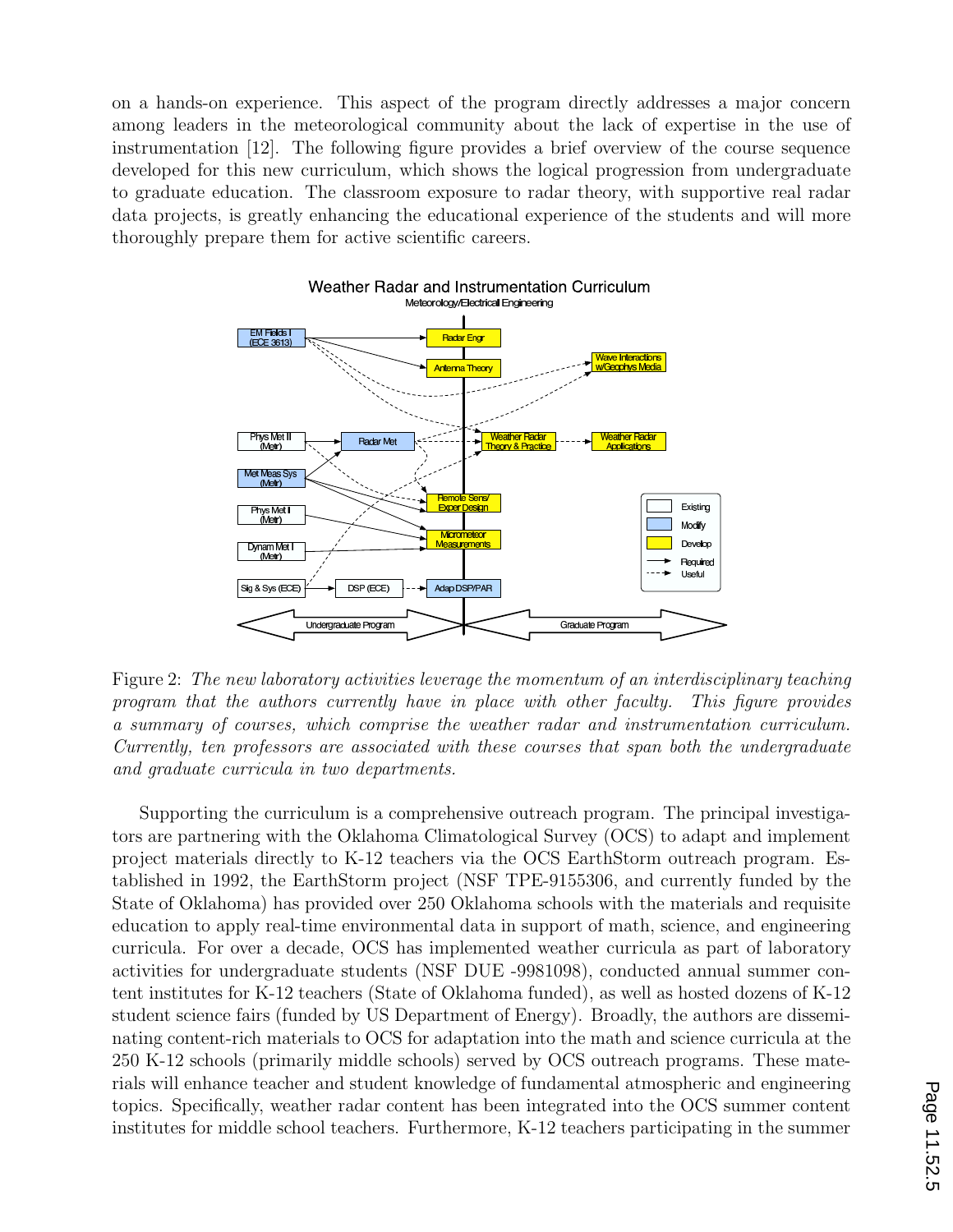content institutes will be paired with our peer teachers in a mentorship arrangement to aid in the implementation of weather radar content into the middle school classrooms (peer teachers are discussed later). During the summer workshops, the middle school outreach will focus on basic radar fundamentals formulated around weather radar applications. In the summer of 2005, the OCS facilitated the weeklong EarthStorm Summer Institute in July. Approximately 48 teachers for 6th through 8th grade from around the state and surrounding states signed up to attend. During the preceding fall semester, our peer teachers took the courses offered by the team of professors. Then, during the spring semester, the peer teachers prepared laboratory exercises for the workshop during the summer. Finally, our assessment expert took survey data.

#### New Courses Developed:

The philosophy of the courses that have been developed was oriented around the adaptation of a nationally known radar program at Colorado State University (CSU). The CSU-CHILL radar facility is funded by the National Science Foundation and the State of Colorado for the purpose of supporting the atmospheric research community by providing data and evaluating experimental techniques in remote sensing of the atmosphere (http://chill.colostate.edu). Carried further, their Virtual CHILL (VCHILL) concept at the CSU radar facility allows remotely located users to access realtime displays and control the operation of the radar over the Internet. Thus, the goal of the VCHILL initiative is to provide the educational experience of radar at a remote location, without compromising the features of an on-site radar console. Thus, to complete the cycle of innovation, whose annulus begins with the pioneering work at CSU, extending through the state-of-the-art radar facility at the NWRT – our efforts have offered the development of a revolutionary laboratory and coursework curriculum that coincides with the interdisciplinary development and integration of the School of Electrical and Computer Engineering and the School of Meteorology. A suite of courses has been developed, and where prudent, the courses were cross listed between the two departments; for instance, Radar Engineering is cross listed, while Electromagnetic Fields is not. Cross listing has been shown to strengthen the bonds of these types of collaborative efforts, while welcoming, attracting, and retaining students [13, 14, 15]. These courses were supported by specific laboratory exercises.

- Introduction to Meteorology introduces students to important phenomena and physical processes that occur in the Earth's atmosphere. Through lectures and laboratory exercises, students will learn the basic concepts and tools that are used to study atmospheric problems.
- Electromagnetic Fields is an existing course in which modifications are currently being explored and implemented which include plane wave propagation, polarization, reflection, and an introduction to radiation/antennas – all related to the study of the atmosphere.
- Introduction to Measurement Systems introduces the physical principles of meteorological sensors, discusses static and dynamic performance concepts, and explores the concepts of meteorological measurement systems.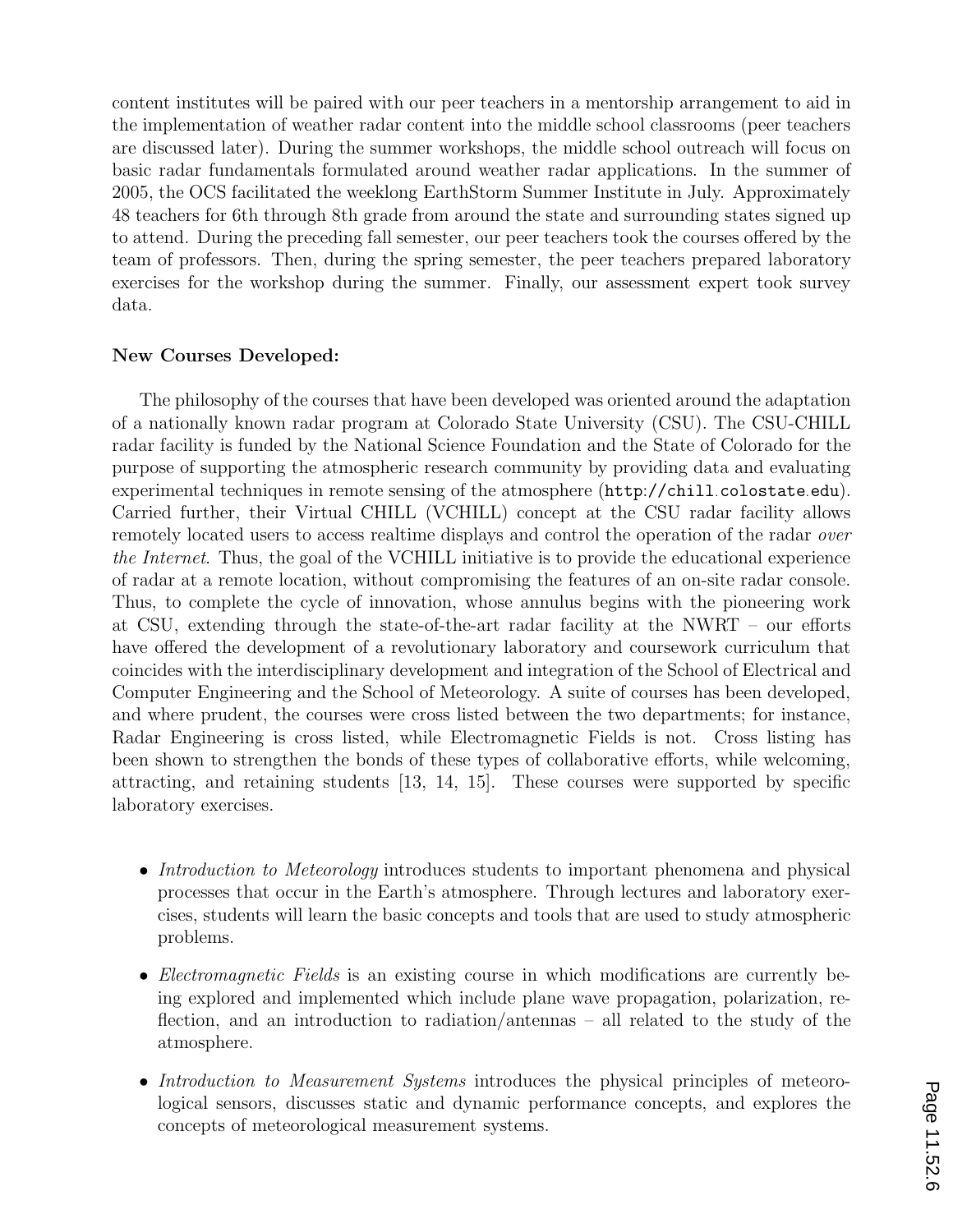- Radar Engineering introduces various radar system designs and their applications with an emphasis on weather radar. Radar system architecture and their functionalities and limitations of subsystems are discussed.
- Radar Meteorology is an established course (that has been updated with new laboratory experiments) that develops the quantitative relationships between a radar and its target  $- i.e.,$  interpretation of the data.
- Weather Radar Theory and Practice is a new course (with supporting laboratory experiments) that concentrates on the radar equation, time domain algorithms, and spectral analysis.
- Adaptive Digital Signal and Array Processing is a new course devoted to the theory of adaptive algorithms for aircraft tracking and the discovery of interesting weather targets.
- Remote Sensing and Experimental Design is an upcoming class devoted to the placement of various remote and in-situ sensors for significant studies in the field.

| Course                             | Dept        | Level         | Semester | <b>Status</b> | Cross-list   |
|------------------------------------|-------------|---------------|----------|---------------|--------------|
| Intro to Meteorology               | <b>METR</b> | soph          | fall     | new           | no           |
| Electromagnetic Fields             | ECE         | JΓ            | spring   | refined       | no           |
| Intro to Measurement Systems       | <b>METR</b> | <sub>Jr</sub> | fall     | refined       | $\mathbf{n}$ |
| Radar Engineering                  | ECE         | <b>Sr</b>     | fall     | new           | yes          |
| Radar Meteorology                  | <b>METR</b> | <b>Sr</b>     | spring   | refined       | soon         |
| Weather Radar Theory/Practice      | <b>METR</b> | <b>Sr</b>     | fall     | new           | yes          |
| Adaptive DSP & Array               | <b>ECE</b>  | <b>Sr</b>     | fall     | new           | soon         |
| Remote Sensing/Experimental Design | <b>METR</b> | <b>Sr</b>     | fall     | upcoming      | soon         |

Table 1: Layout of The Interdisciplinary Classes

Interaction between classes and assessment: The program was carefully tailored to fit within the current degree plans of both schools. Prerequisites have been carefully observed to welcome and retain students. Special content for the new Introduction to Meteorology course was developed and served as a point of entry into the weather radar curriculum. Next, students are required to take Electromagnetic Fields or Introduction to Measurement Systems. Subsequent to this, students can enroll in Radar Engineering and/or Radar Meteorology. These classes were taught and coordinated to ensure student success. Finally, students take the in-depth Adaptive Digital Signal/Array Processing or the Weather Radar Theory/Practice class – which culminate all previous learning, concentrate on deep projects, and serve as a fantastic spring board into our advanced graduate level programs in both schools. These were always offered in the fall. Two out-of-department assessment experts were responsible for carefully developing assessment instruments for each course. These specially designed lengthy surveys were based on the learning objectives of the course syllabi.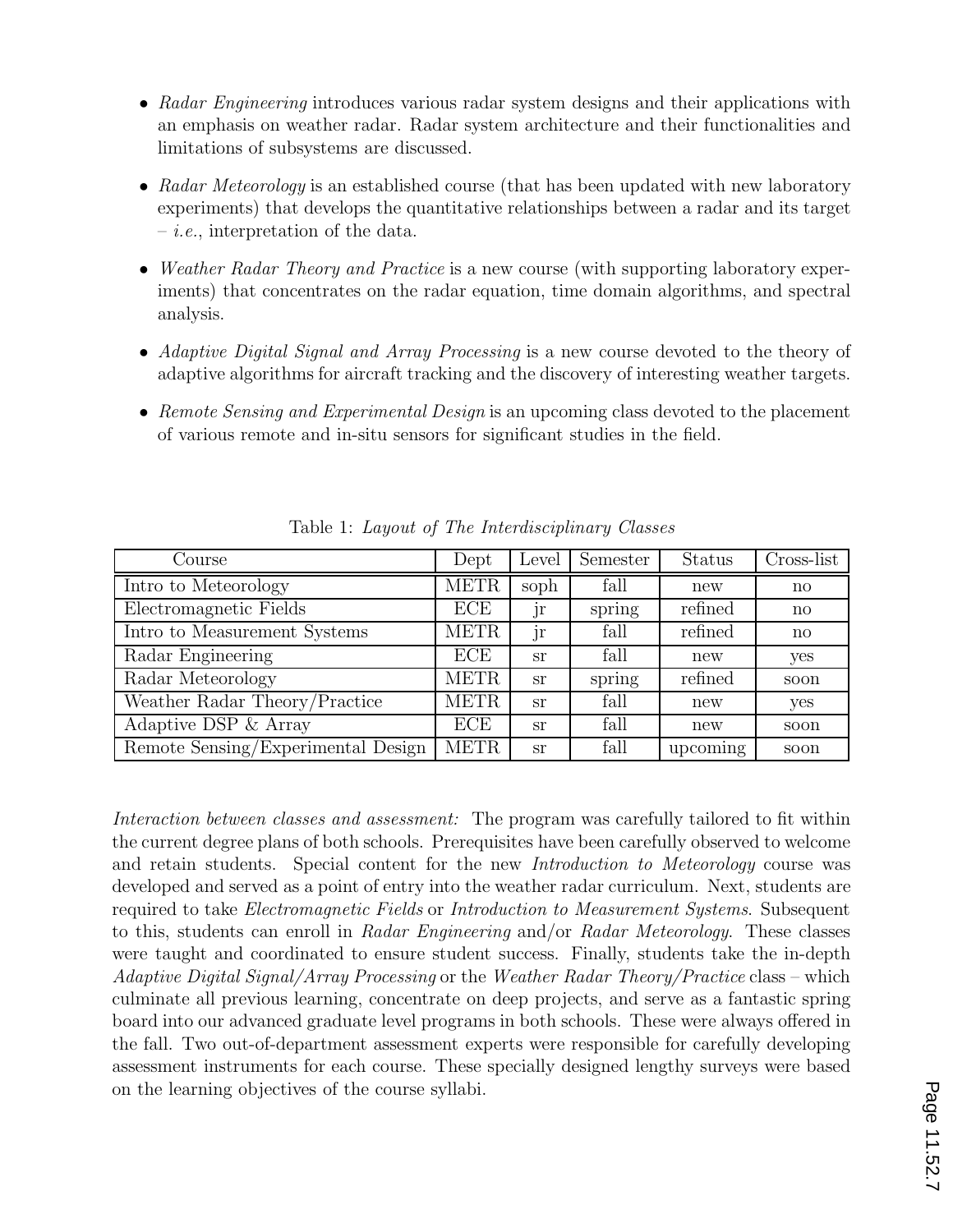#### Hands-on Laboratory Exercises:

Teaching modules have proven to be an effective means of introducing new material into an existing curriculum, without adding new courses [16, 17]. Moreover, the development of modules allows for the easy implementation at other institutions of learning [18]. There are many advantages to encapsulating a focused amount of material in a modular fashion, and modules were the educational cornerstone of DARPA's \$150M Rapid Prototyping of Application Specific Signal Processors program [19]. At our university, the new modules, instruction, and assessment have been designed in accordance with the ABET Criteria 3 parts (a)-(k) [20]. They have also been carefully constructed to facilitate their adoption at other institutions. A few sample modules from selected courses are given below. Within the sequence of courses, the learning of scientific phenomena, such as interesting atmospheric events, is greatly enhanced when students are allowed to make measurements and construct mathematical models that govern their behavior [21]. Several teamwork-oriented laboratory modules will be integrated into each of the four courses. These modules will be organized around four themes: 1.) data collection: developing different scanning patterns, 2.) data processing: computing and enhanced algorithms to extract weather information from the raw radar data, 3.) data display: placing the composite weather information on a user-friendly computer display, 4.) *data interpretation:* scientific understanding and discovery of the displayed data – this includes the locations and dynamics of storms, precipitation, tornados, downbursts, and the like. Each of the four items complement and build upon one another – thus solidifying the interaction between the courses. These hands-on laboratory modules are similar to the CSU experiments [22, 23, 24]. In terms of the course outlines, the unifying themes that integrate the courses will be: (i) introduction and detailed study of the Science of weather radar, (ii) the modern-day Technology of displaying and interpreting weather phenomena on a conventional computer screen, (iii) the Engineering of data acquisition and analysis techniques, and (iv) the Mathematics of weather radar processing.

Facilities: Students will continue to have an unprecedented opportunity to take advantage of a unique federal, private, state and academic partnership that has been formed for the development of the phased array radar technology at the NWRT – a student experience similar to the national resource at CSU. Eight participants contributed to the installation of the new radar, including: NOAA's National Severe Storms Laboratory and National Weather Service Radar Operations Center, Lockheed Martin, U.S. Navy, Federal Aviation Administration, and BCI, Inc. The project very favorable institutional support, since: 1.) this effort is complementary to its research mission, 2.) it has the resolute potential to affect approximately 840 students across two departments, and 3.) it produces highly sought after students (by industry and graduate programs). Within the Engineering Center on campus that houses the School of Electrical and Computer Engineering, a special classroom has been dedicated for this teaching program. This classroom known as the "Undergraduate Weather Radar Computing Laboratory" for use by all of the courses and community building activities. At the current time, contemporary infrastructure in the laboratory supports our mission: 12 new computers, a new server, and associated equipment to pipe the radar's data into this laboratory on the main campus – closely following the current CSU implementation, which consists of a "client server model", where a server runs at the radar facility and the client program operates at remote locations. Looking forward, the flexibility of this laboratory setting allows students at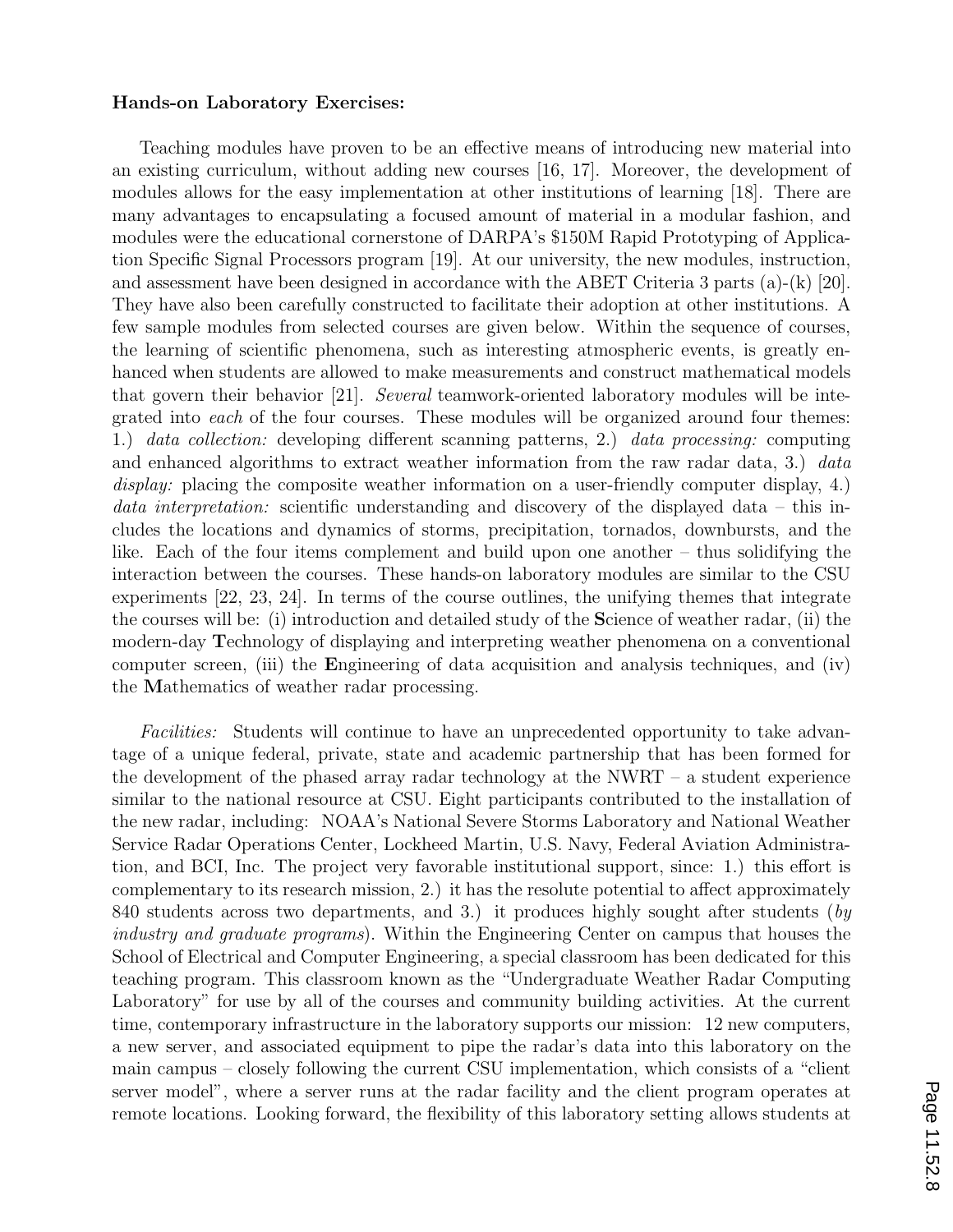other universities to duplicate our course, since the data can be readily downloaded from the Internet. At the time of this writing, Java scripts are currently being prepared at the NWRT for this operation. Moreover, for most people, precipitation is the single most important discriminator between a correct and incorrect forecast [25].

At the current time, student activities are numerous. Computing algorithms are studied and implemented that convert radar data from the phased array radar into environmental measurements known as spectral moments – very similar to previous researchers associated with conventional rotating weather radars [26, 27, 28]. Spectral moments (reflectivity, radial velocity, and spectrum width) are the essential, required radar meteorological measurements that are used to make decisions about cloud locations, storms, rain fall, tornados, downbursts, hail and other interesting weather phenomena. Microbursts are strong downbursts of air from evolving rain-clouds which can develop in a matter of minutes and cause windshear. These present hazards for aircraft, especially when taking off or landing. These windshears or strong downbursts are especially dangerous to aircraft [29, 30, 31]. Through appropriate configuration of the phased array radar at the NWRT, it can be designed to provide this windshear information [29, 30, 31, 32, 33]. Detecting windshear is a classic problem for aircraft, but our work will also provide an image of the atmosphere surrounding the radar. This will provide aircraft and other vehicles in the future an ability to make reasonable short term weather forecasts and improved situational awareness. Prior to collecting the weather data, it is imperative that the transmit waveforms of the phased array antenna be properly designed for this activity [30, 32, 33], which does include pulse compression. Similar to current work on the conventionally rotating WSR-88D, staggered pulse repetition times (PRTs) will also be explored to improve the data quality and increased scan rates [34]. In the dual-use mode, of collecting weather information while tracking targets of homeland interest, the scan strategy of the radar will need to be devised to accommodate both targets – that is, an adaptive multiplexing operation that visits each target differently. With respect to weather, the radar does not have to radiate the entire volume every scan or sweep of the beams. Weather targets are much larger than aircraft and move at a slower rate. Updates every minute is adequate. The problem for the radar is that weather targets can have a very small reflectivity and the algorithms will require good Doppler resolution [35]. This requires longer dwells where data is collected.

#### Undergraduate Peer Teachers:

We define a *peer teacher* to be someone who: 1.) is a very energetic and motivated student that will serve as a teaching assistant, 2.) is a member of our engineering research program and radar curriculum, and 3.) is a diverse undergraduate student. A rich populous of broad students will be enhanced with the assistance of the Diversity Coordinator within the Multicultural Engineering Program (MEP) at our university. This person is responsible for 354 minority students within our college and will coordinate the hiring of the peer teachers. The judicious use of peer teachers has been shown to be a highly effective means to motivate and retain undergraduates in engineering [36, 37, 38]. The peer teachers will have three primary duties: 1.) assist the instructor in the class/laboratory during periods of team-work activity, 2.) host tutoring sessions for fellow students outside of class/laboratory time, and 3.) assist with K-12 outreach (described later). Since the peer teachers are close in age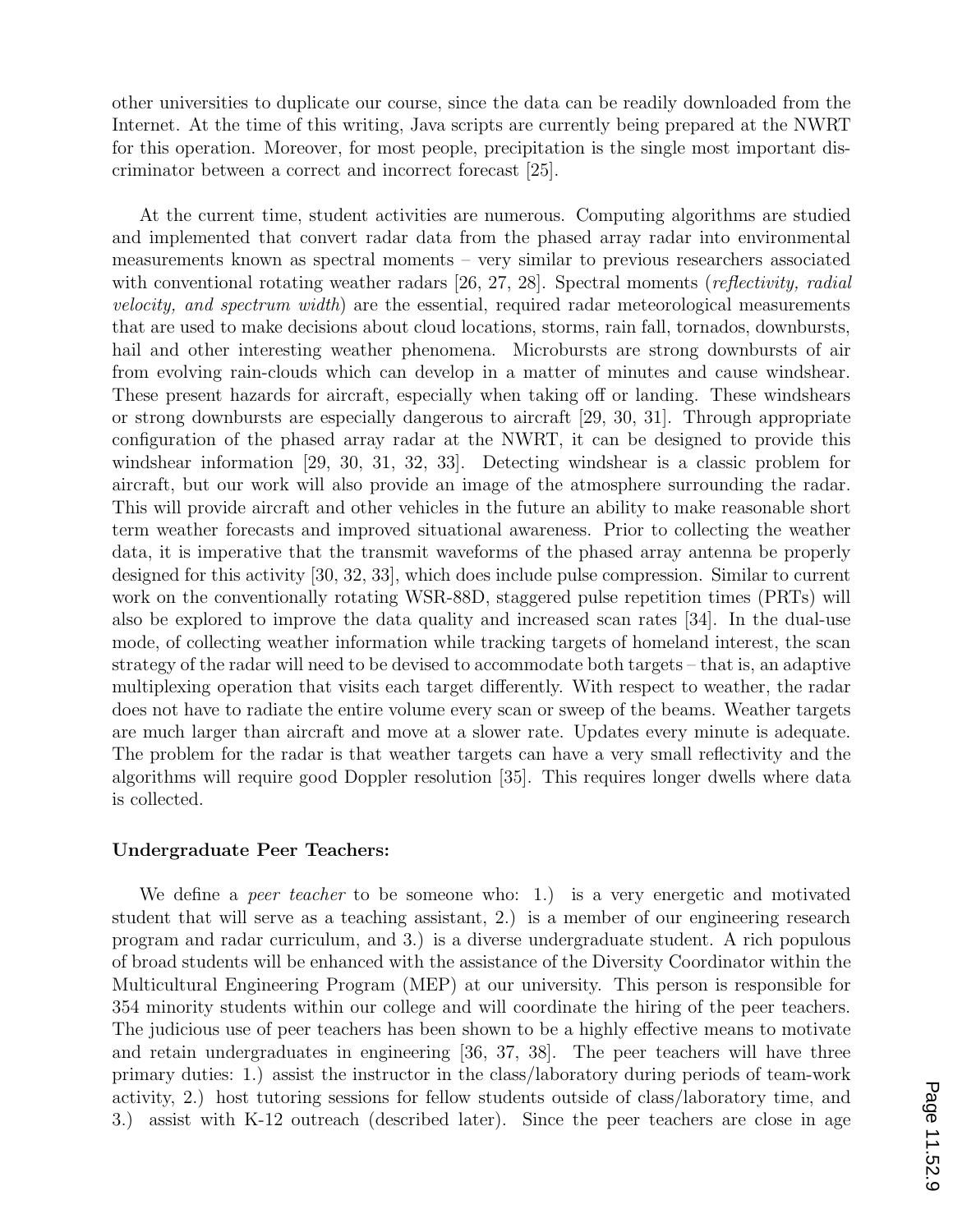to the students and highly familiar with NWRT's research plan, they will be in a position to add significant value to the integrated program. During the first few semesters of our project, we have found that approximately 54% of the students who served as a peer teacher also join our graduate program. Students were organized into groups of teams and teamwork will be stressed [39]-[42]. The teammate selection will be carefully coordinated by the course instructor to ensure cross-disciplinary students. Teamwork has also been shown to increase retention [43, 44], and learning is enhanced when it resembles a team effort rather than a solo race [45]. Moreover, learning is achieved by individuals who are intrinsically tied to others as social beings, interacting as competitors or collaborators, constraining or supporting the learning process, and able to enhance learning through cooperation and sharing [46]. Various teachers have found that team-based learning can be especially helpful in classes with a high level of student diversity [47]. Team-based learning creates conditions in which people who are very different from one another learn that they need to work together and that they can work together. They find ways to make their differences an asset rather than a liability [47].

#### Merging Pedagogical and Scientific Learning Goals

Unifying THEME: the pedagogical goals and the scientific goals shall be merged together with a taxonomy of significant learning. As originally defined by Bloom and his associates, a taxonomy is described as a "classification," so the well-known taxonomy of learning objectives is an attempt (within the behavioral paradigm) to classify forms and levels of learning [51]. Since the pioneering work of Bloom, other taxonomies have been developed. The most often cited ones include work by Anderson and Krathwohl [52]; Wiggins and McTighe [53]; and Fink [50]. Here, our proposed effort follows the philosophies of Fink, as his work provides a methodology that comes from an understanding that individuals and organizations involved in higher education are expressing a need for important kinds of learning that do not emerge easily from the Bloom taxonomy, for example: learning communication skills, character, tolerance, the ability to adapt to change, etc. As described in [50] and cited in countless other works, including [56, 57, 58, 59], Fink's *Taxonomy of Significant Learning* is oriented around the idea that each kind of learning is interactive, as illustrated in Figure 3 [50]. This means that each kind of learning can stimulate other kinds of learning. As each element of the model is included in the classroom, the more each element will support their counterparts, thus increasing the significance of the learning experience [50]. Fink's Taxonomy of Significant Learning is oriented around the idea that each kind of learning is interactive, as illustrated in Figure 3 [50]. This means that each kind of learning can stimulate other kinds of learning. As each element of the model is included in the classroom, the more each element will support their counterparts, thus increasing the significance of the learning experience [50].

#### Evaluation Plan

The courses/laboratory modules supported by this proposal will teach students the knowledge, skills and interest necessary to transform radar data into meaningful interpretations of weather, based on information displays generated by the students themselves. Activities are included that will 1.) increase the number of K-12 students coming to college with an interest in weather radar and 2.) enable other universities to easily adopt similar programs. The evaluation plan is designed to assess how well the courses and other activities achieve their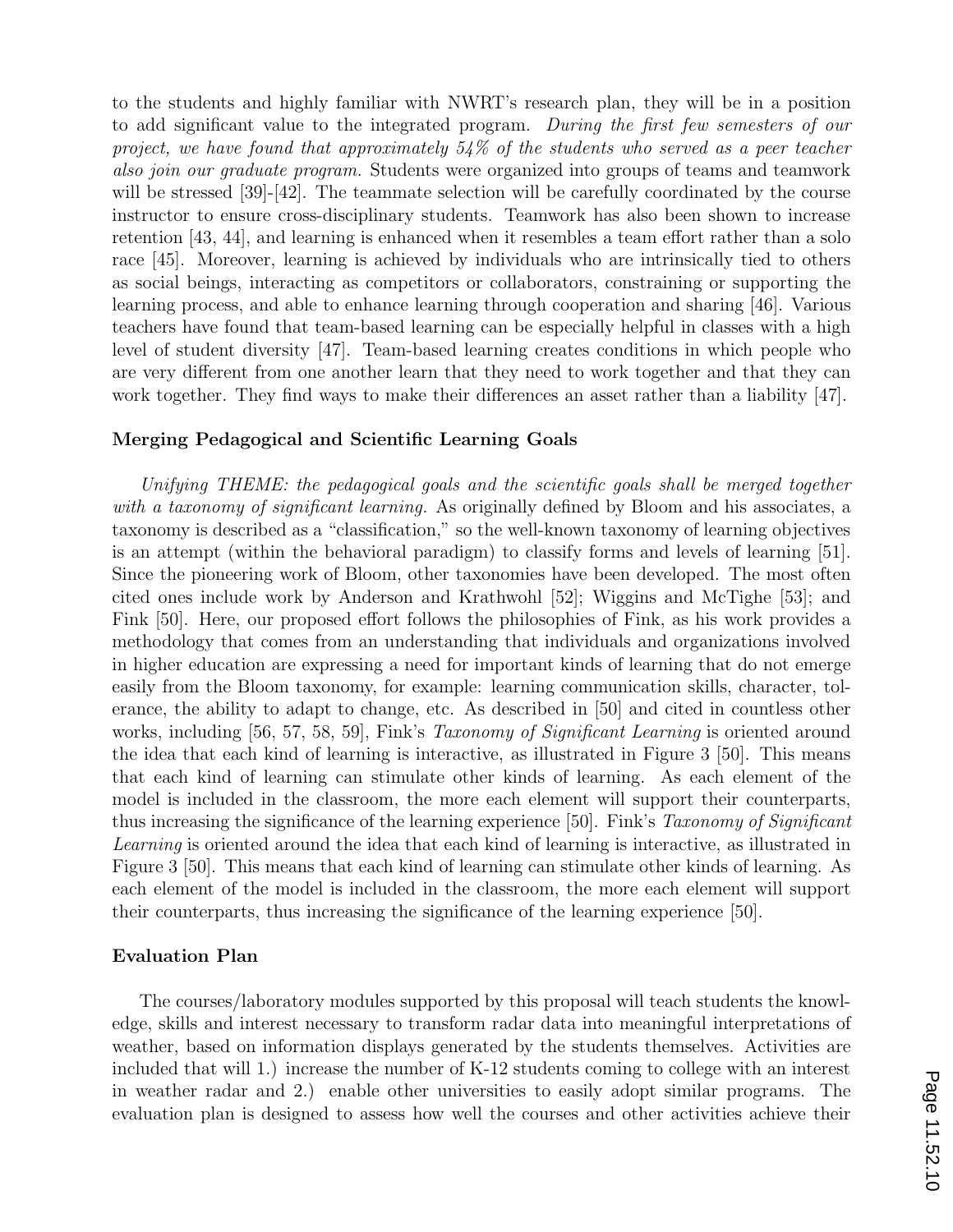

Figure 3: Interactive nature of significant learning [50].

intended purposes [48, 54, 55]. This will involve the development of questionnaires, assessment instruments, and interview protocols for each project goal, see Table 2.

| <b>Project Goals</b>                                                                                                                                                           | Sources of Information                                                                                                                                                              | Specific Criteria                                                                                                                                                                                 |
|--------------------------------------------------------------------------------------------------------------------------------------------------------------------------------|-------------------------------------------------------------------------------------------------------------------------------------------------------------------------------------|---------------------------------------------------------------------------------------------------------------------------------------------------------------------------------------------------|
| 1. Develop student knowl-<br>edge and skills related to                                                                                                                        | $\bullet$ Gather baseline data on<br>entering students.                                                                                                                             | • $85\%$ of all students will<br>have the necessary knowl-                                                                                                                                        |
| all phases of creating so-<br>phisticated weather radar.<br>Develop sufficient stu-<br>$2_{-}$<br>dent interest that they en-<br>roll in additional courses in<br>the program. | • Assess their knowledge,<br>skills, and interest at the<br>end of each of the courses.<br>Monitor enrollment in<br>$\bullet$<br>subsequent courses.                                | edge and skills.<br>$\bullet$ 60\% will enroll in subse-<br>quent courses in the pro-<br>gram.                                                                                                    |
| 3. Increase the number of<br>middle school students in-<br>terested in weather science<br>when they enter college.                                                             | • Collect survey data from<br>school students<br>middle<br>who participate in special<br>programs.                                                                                  | • 70\% of the participating<br>students will "Agree" or<br>"Strongly Agree" that they<br>are interested in studying<br>weather science when they<br>enter college.                                |
| 4. Encourage relevant de-<br>partments in other univer-<br>sities to implement similar<br>programs in weather radar.                                                           | • Informal expressions of<br>interest at conference pre-<br>sentations.<br>• Information from depart-<br>ments indicating they ac-<br>tually plan to implement<br>similar programs. | • By the end of the third<br>year of this project, de-<br>partments in at least 5<br>other universities will have<br>implemented (or be plan-<br>ning the implementation<br>of) similar programs. |

Table 2: Evaluation Plan of the Meteorology and Engineering Effort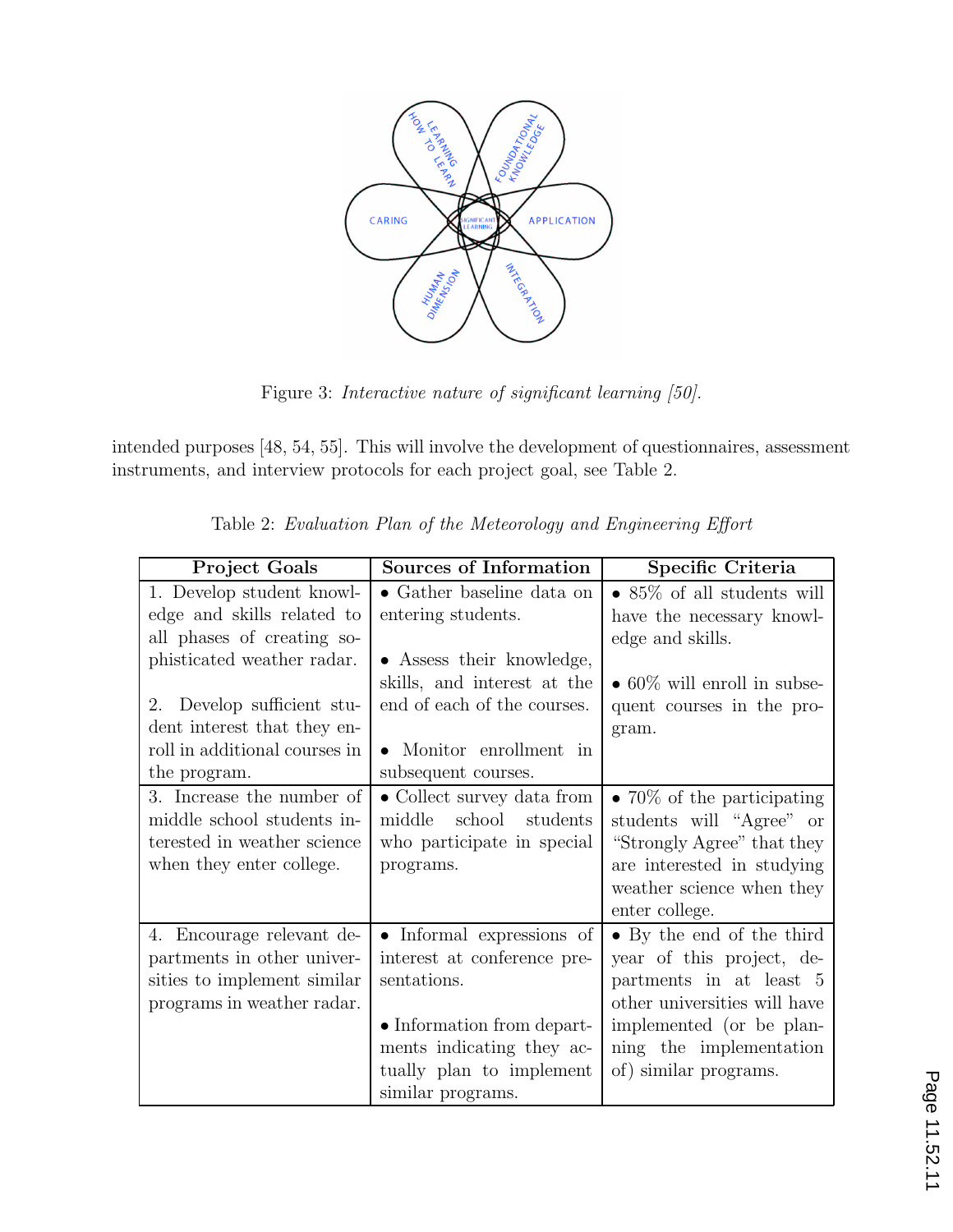Timeline for the Evaluation Activities: During the first year of the project, questionnaires for the baseline data will be developed. In addition, the project evaluator will work with the course teachers to (a) identify all major learning goals (e.g., knowledge, application) and then (b) develop assessment procedures for appraising each kind of learning. At the end of each course, two tasks were completed: student learning was assessed by the written methods and the professors were interviewed. The latter information was used to determine such things as how satisfied the teachers were with the level of student learning and whether the work load involved in teaching the course was within acceptable limits.

#### Outreach Assessment

Teachers participating in EarthStorm completed project evaluations describing what they learned from the project, the most and least helpful aspects, further information they would like to learn, concerns and suggestions, and appropriate changes. These evaluations were in the form of an extensive, written questionnaire. It is noted that the Earthstorm workshop had a duration of several days and that our materials were only a part of this comprehensive program. The assessment below summarizes the activities, while also shining light on our radar tutorials. Information learned: Respondents were overwhelmed by the wealth of knowledge they gained from EarthStorm 2005. Respondents indicated having a new understanding of the intricacies involved in weather; participants did not previously understand the number of variables affecting weather. In addition, participants valued the information presented concerning radar data analysis and interpretation. EarthStorm presented the past, present, and future of weather radar as well as potential applications of radar data. Respondents expressed appreciation for the thorough discussion of technical applications including WeatherScope, the EarthStorm web page, and online radar data. Helpful aspects: EarthStorm participants found the thorough lesson plans and step-by-step instruction for classroom activities to be very useful. Several participants identified the comprehensive WeatherScope tutorial as the most useful aspect of EarthStorm. A majority of respondents identified detailed computer instruction as the most helpful feature. In order to improve EarthStorm content, survey respondents were asked to share the least helpful parts of EarthStorm. Several teachers believed that the portion of EarthStorm concerning inquiry teaching was unnecessary. Further learning: EarthStorm generated an interest in gaining additional knowledge about weather and weather radar. Several teachers expressed curiosity about the fundamental aspects of weather; teachers wanted to learn more about basic weather elements, climate, forecasting, severe weather, tornadoes, and hurricanes. While respondents appreciated technical aspects of EarthStorm, they wanted more material covering simplified meteorology. Appreciation, concerns, suggestions: Teachers expressed overwhelming appreciation of the friendly, knowledgeable, professional, and helpful staff. The variety of speakers provided a well-rounded week. Most respondents enjoyed the radar facility tour and weather balloon launch – similar to the events at the annual Weather Festival. The EarthStorm participants were thankful for the impressive computer lab used throughout the project; participants could work individually on computer-based labs. Teachers appreciated the staff and service at the hotel on campus. It was clear that participants were impressed with EarthStorm material, presentation, organization, and staff.

#### Appendix: Example Laboratory Studies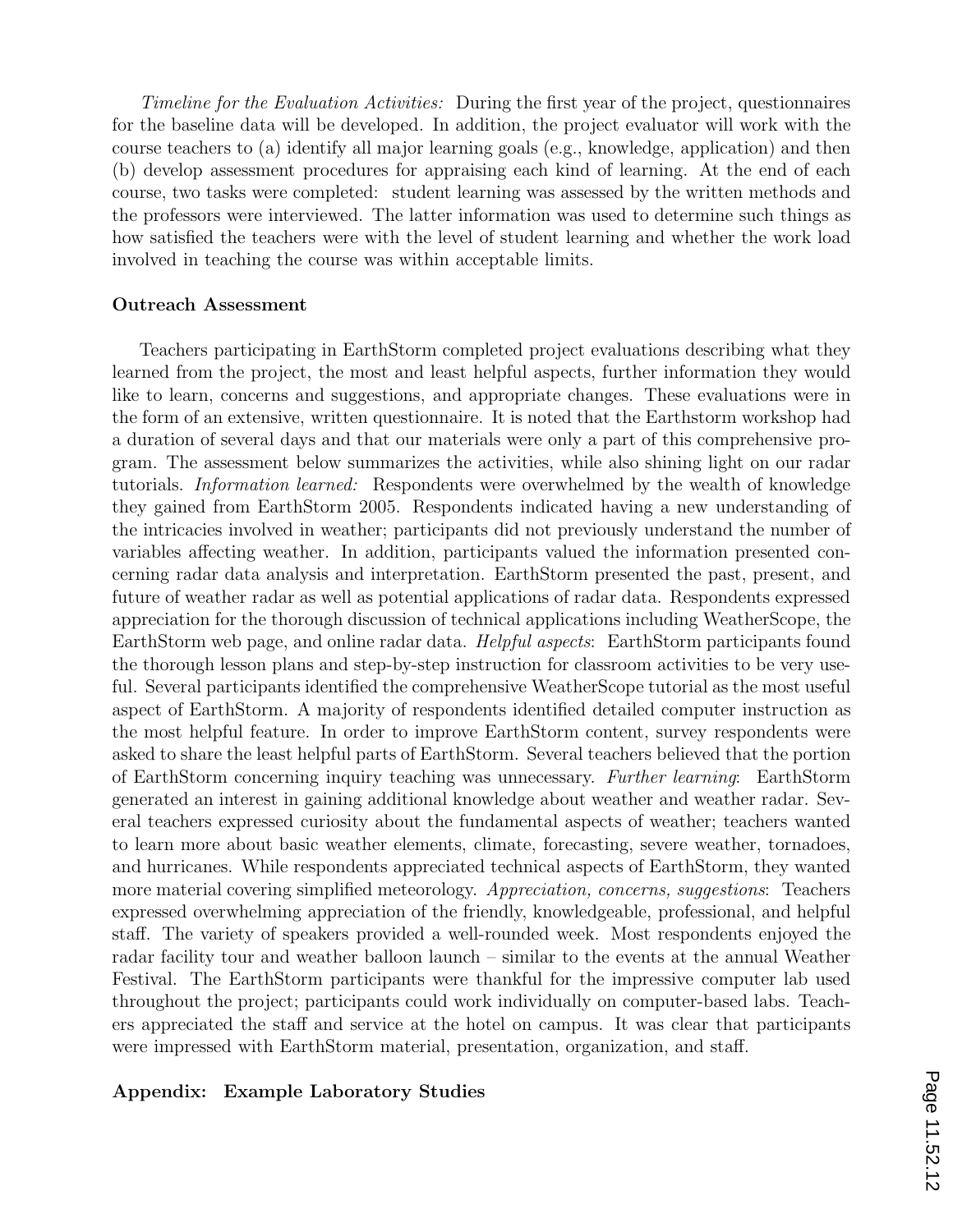In a recent paper by Shuman and his colleagues [71], they campaign for the philosophy that "One of the primary methods created to help integrate team learning into the engineering classroom is the development of formal curricular modules that could be used by various faculty planning to have students work on team projects." In fact, universities in remote locations, such as in Puerto Rico, have relied on teaching modules for especially difficult courses [61]. As such, compelling evidence exists that indicates that student do have a positive reaction to teaching modules. As noted in [62], survey data indicated a positive student reaction to this type instructional material. In addition, such modules have also been a stimulus to increased retention for women in engineering [60]. By observing other successful pedagogical programs in the US, such as the Clark School of Engineering at the University of Maryland and their modular team training program that was funded by the National Science Foundation, we can assess their strengths, while avoiding known pitfalls – thus helping to complete the cycle of innovation. The goal of their "Building Engineering Student Team Effectiveness and Management Systems (BESTEAMS)" was to provide a team curriculum that can be easily adopted by engineering faculty from various schools and at different levels of the undergraduate curriculum [72]. Several of our laboratory exercises are given below.

Statistical Properties of Weather Radar Data Module: This laboratory exercise is taught as part of Weather Radar Theory and Practice, also known as METR 5673 or ECE 4973/5283. As eloquently articulated in the passages of the book titled *Engineer of the 2020* [66], students will be expected to have a better understanding of the "natural world" and although natural disasters are beyond man's control, man's ability to predict them and adapt accordingly are essential to minimize impact. In fact, about one-third of the nation's \$10 trillion economy is sensitive to climate variability and weather [64, 63, 65]. Predicting these natural disasters heavily depends, in part, on making decisions based on measured radar data. As such, expe*riential learning* is a highly effective means to convey new concepts to students  $[49, 69, 70]$ ; moreover, the voluminous amounts of data generated by a weather radar lends itself to this teaching strategy quite well. Expecting students to convert radar signals based on electromagnetic measurements into meaningful graphs and plots on a computer screen is something that is best learned by the students – by doing it themselves after the traditional classroom lecture and with small amounts of strategic guidance from the instructor. In this module, students investigated the NWRT data from June 2005. In particular, students prepared power estimates and these reflectivity factor values were used to estimate rainfall rate associated with severe weather. In addition, the students were required to study the statistical nature of these real data and compare to the theory presented in class. Based on [68], Figure 4 depicts one example of the collected and processed data from our hands-on experiments in June.

*Multi-Function Module*: On a national basis, airport capacity has increased by only 1 percent in the past 10 years, while air traffic increased 37 percent during that time, as reported by the American Society of Civil Engineers [67]. It is clear that America's infrastructure is aging. Providing discipline specific solutions will be extremely costly. However, by working together, a diverse group of scientists and engineers can develop the individual radars can be used in a multi-function capacity to provide both weather and target tracking data. This strategic alliance greatly reduces costs, while providing enormous benefits to the public. Figure 5 depicts the team's aircraft tracking measurements using the NWRT. Uncooperative or unfriendly targets may experience erratic behavior on an undocumented flight plan.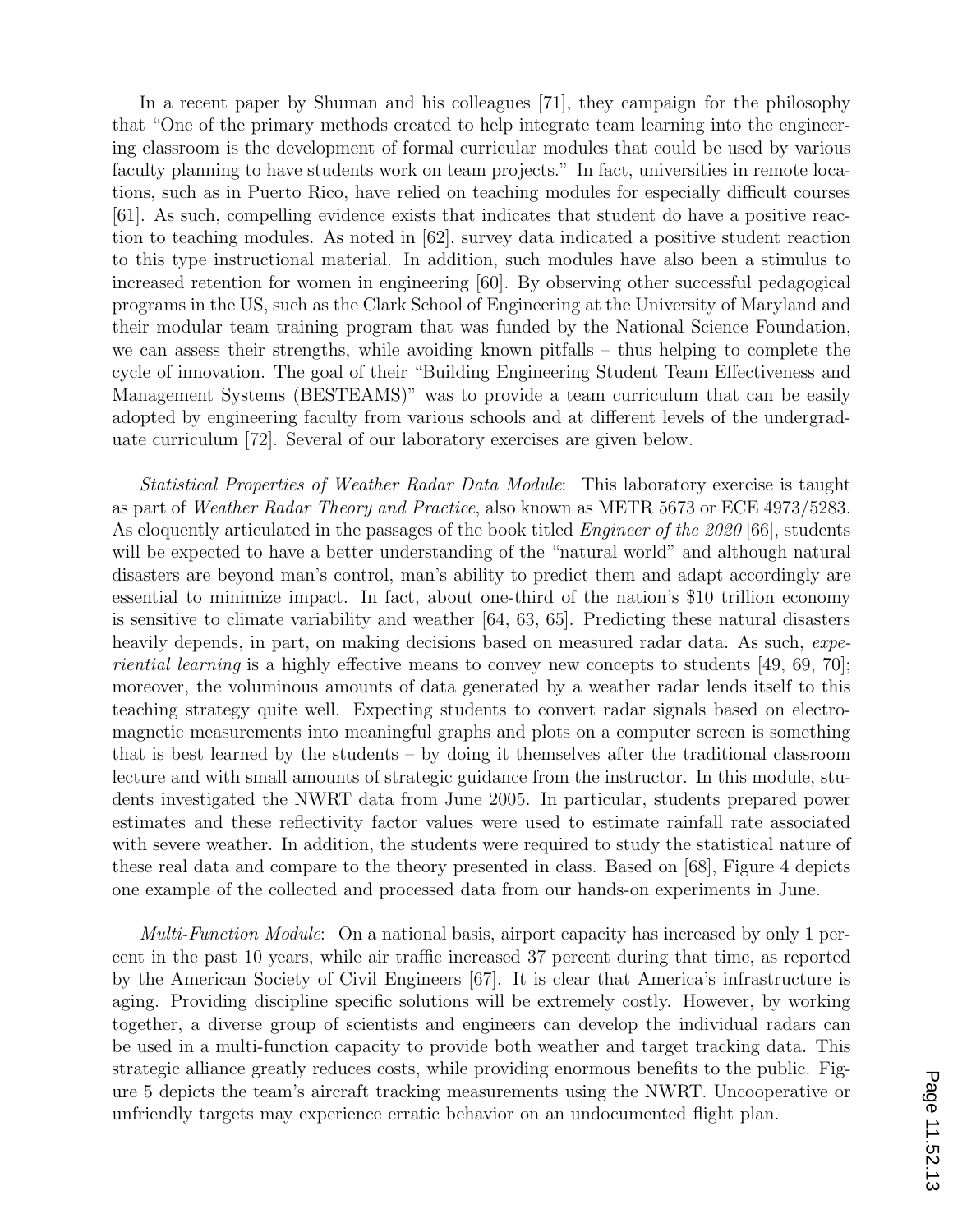

Figure 4: As the radar illuminates the atmosphere, raindrops will reflect energy back towards the radar. This reflectivity data can be used to determine the location of storms. By making additional calculations on the reflectivity data, students can make important estimates of rainfall rates. This is especially helpful for early-warning systems providing flash flood notifications.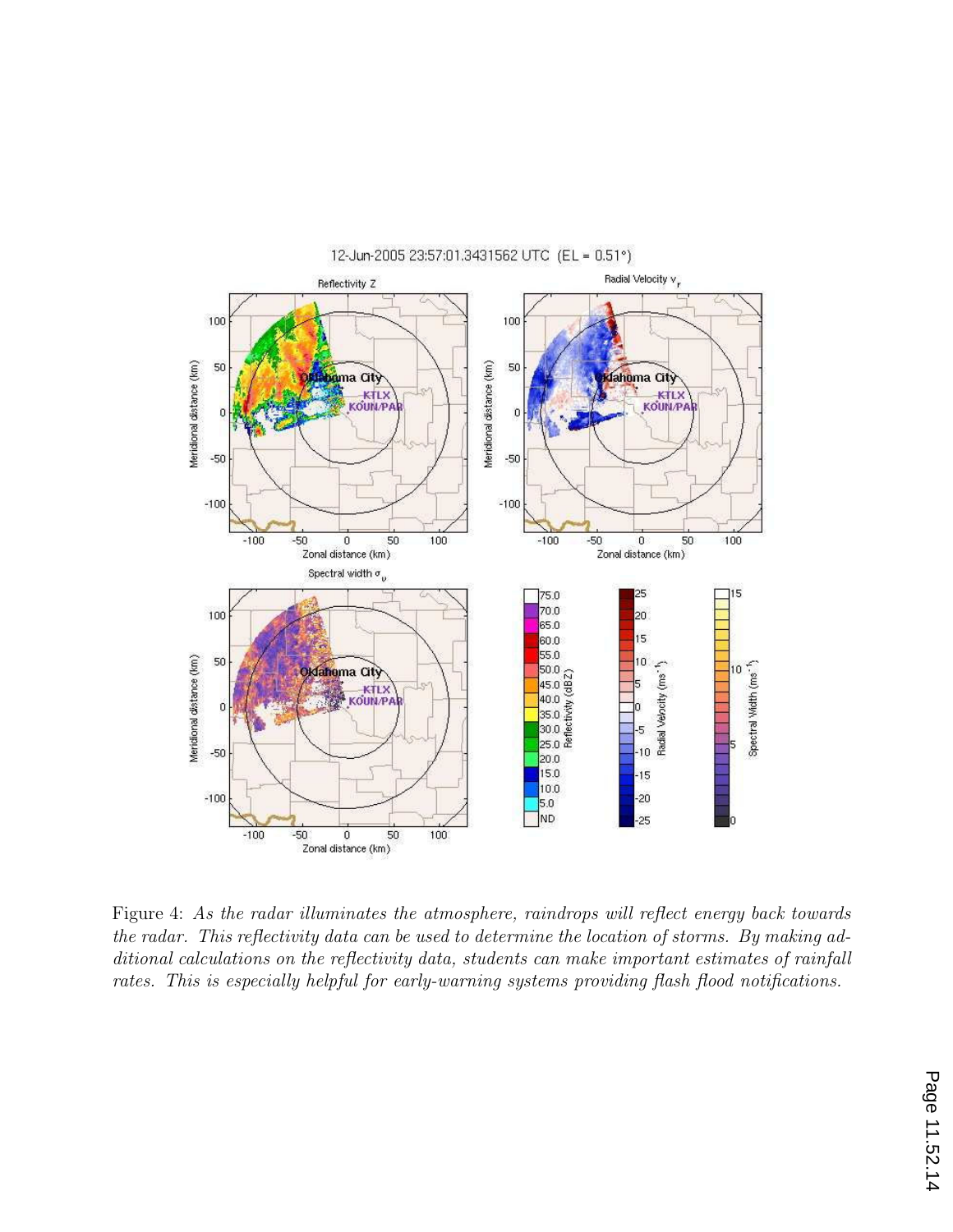

Figure 5: Left: For the first time, this figure depicts a airport traffic at a major international airport and vicinity, as measured by the NWRT. This data was taken on September 15, 2005. Here, detections were made within a 90 degree sector, looking towards the airport. The set of concentric circles denote distances in units of kilometers away from the radar. Right: This figure depicts the paths of specific planes at the airport as measured by the NWRT on September 19, 2005. In addition to weather phenomenon, students are exposed to techniques for developing specific search volumes and detecting smaller targets of homeland interest, tracking these targets, and formulating hypothesis about the moving target's future trajectory.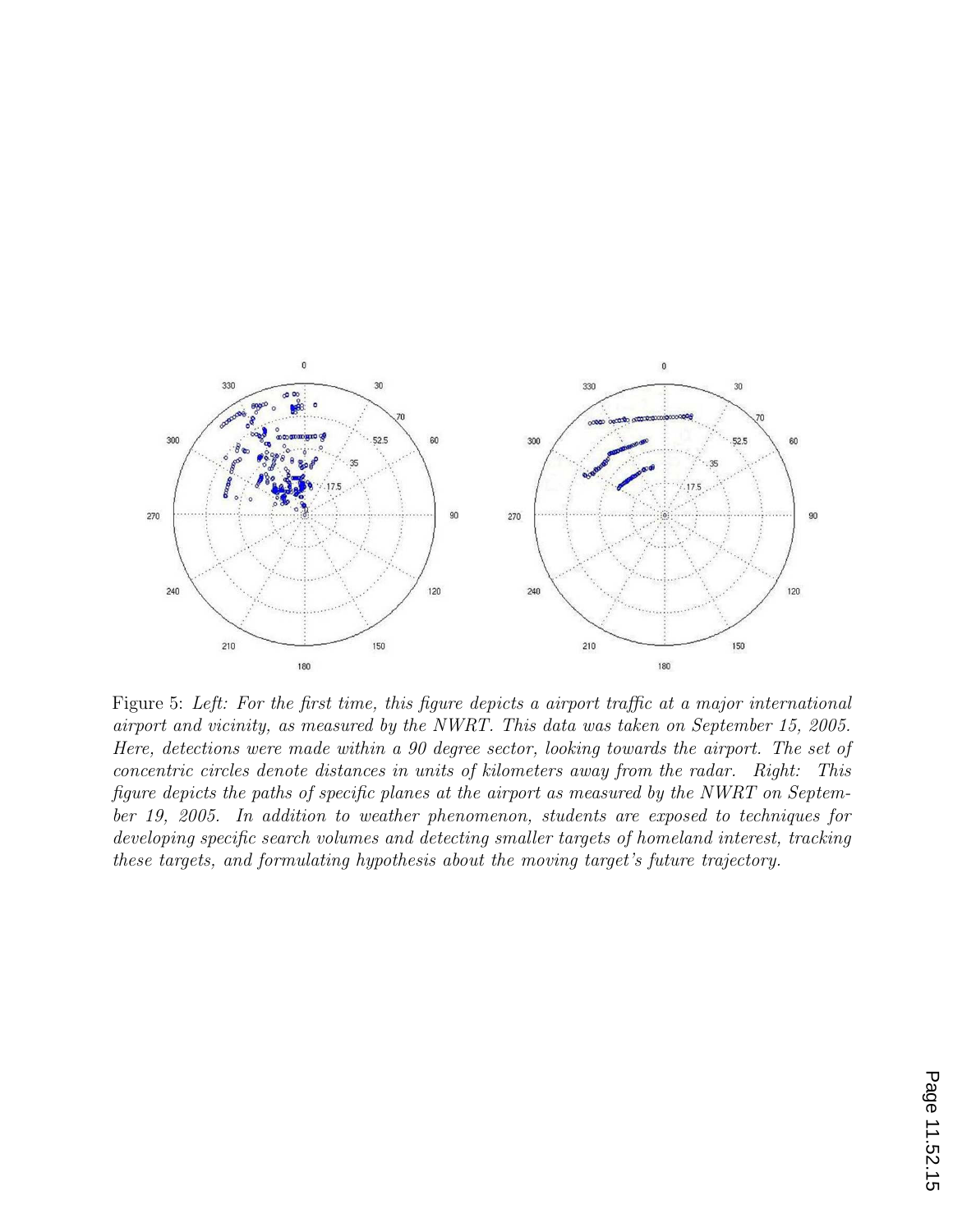# References

- [1] National Research Council Committee on Weather Technology Beyond NEXRAD, 2002: Weather Technology Beyond NEXRAD. Washington, DC: National Academy Press.
- [2] National Oceanic and Atmospheric Administration, New Priorities of the 21st Century, www.noaa.gov, pp. 1-23. March, 2003.
- [3] National Research Council, Making Climate Forecasts. Washington, DC: National Academy Press, 1999.
- [4] National Science and Technology Council, Ensuring a Strong U.S. Scientific Technical and Engineering Workforce in the 21st Century, Washington, DC: Office of Science and Technology Policy. 2000.
- [5] National Commission on Mathematics and Science Teaching for the 21st Century, Before It's Too Late, Washington, DC: U.S. Department of Education. 2000. Available at http://www.ed.gov/americacounts/glenn
- [6] T. Camp, "The Incredible Shrinking Pipeline," Communications of the ACM, vol. 40, no. 10, pp. 103-110, 1997.
- [7] Boyer Commission on Educating Undergraduates in the Research University. Shirley Strum Kenny, Chair, University of Stony Brook. Reinventing Undergraduate Education: Three Years After the Boyer Report, 2002.
- [8] National Science Foundation, "Course, Curriculum, and Laboratory Improvement," www.nsf.gov, NSF 03-558, 2003.
- [9] B. Moskal, D. Lasich, N. Middleton, "Improving the Retention of Women and Minorities through Research Experience, Mentoring and Financial Assistance," Proceedings of the American Society for Engineering Education Annual Conference, session 1392, pp. 1-11, 2001.
- [10] D. Niemeier, R. Boulanger, P. Bayly, S. Schmid, K. Muraleetharan, and A. Barros, "Integration of engineering education and research: perspectives from the NSF civil and mechanical systems 1998 CAREER workshop," Journal of Engineering Education, pp. 199-202, April, 2001.
- [11] A. Jenkins, R. Breen, R. Lindsay, and A. Brew, Reshaping Teaching in Higher Education : Linking Teaching and Research, London, Kogan Page, and Educational Development Association. Distributed by Stylus in the USA. 2003.
- [12] E. Takle, "University instruction in observational techniques: survey responses," Bulletin of the American Meterological Society, vol. 81, pp. 1319-1325, 2000.
- [13] A. Kenimer, J. Morgan, "Building Community through Clustered Courses," Proceedings of the ASEE Annual Conference, 2002.
- [14] P. Ryadby Backer and S. Bates, "Introduction to product design and innovation: cross-disciplinary miniCurriculum," Proceedings of the ASEE Annual Conference, pp. 1- 10, 2005.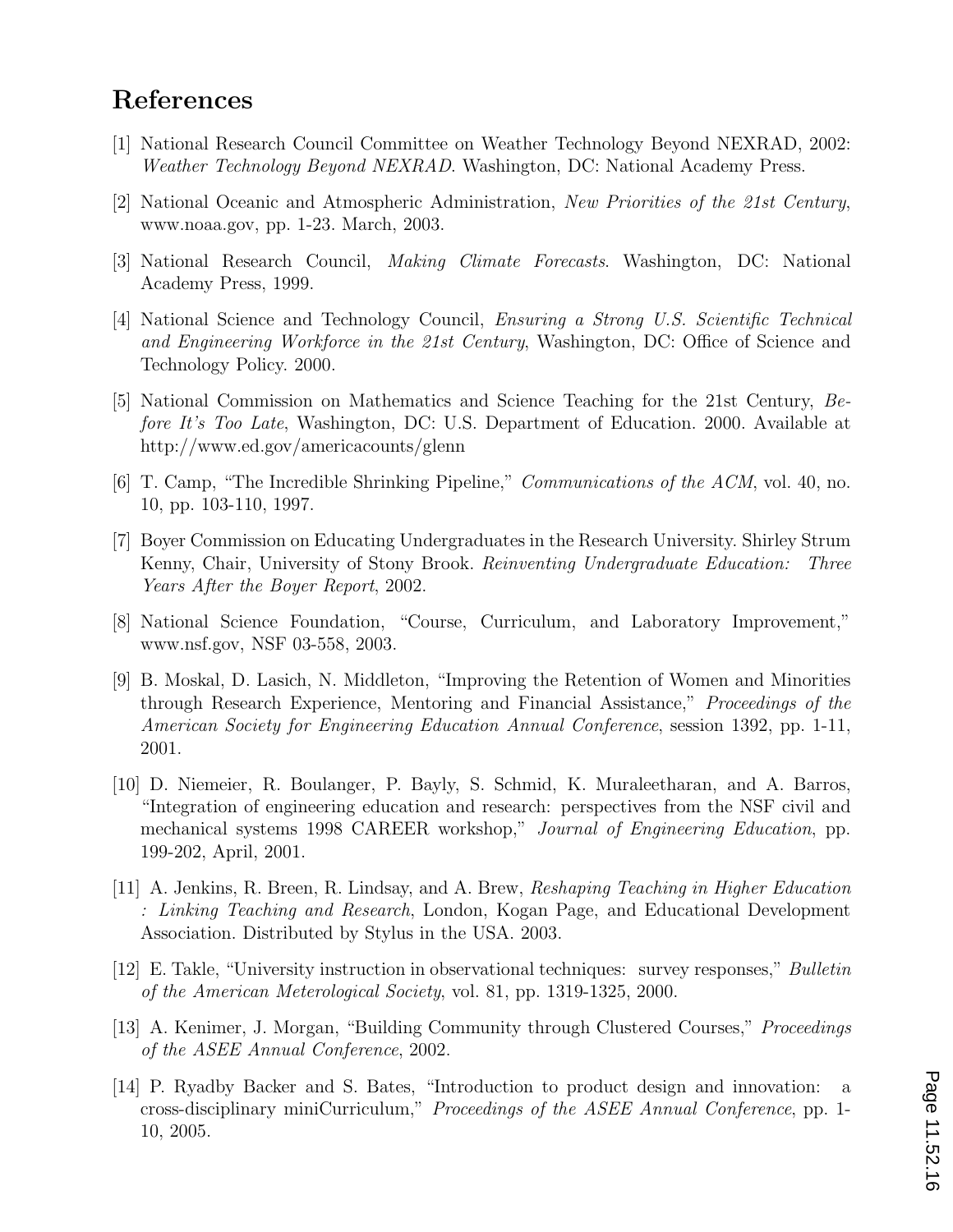- [15] J. Frolik and T. Keller, "Wireless sensor networks: an interdisciplinary topic for freshman design," Proceedings of the ASEE Annual Conference, pp. 1-7, 2005.
- [16] W. Perry, V. Barocas, and D. Clough, "Implementing Computational Methods into Classes throughout the Undergraduate Chemical Engineering Curriculum," Session 3613, pp. 1-9. ASEE, 1999.
- [17] B. Mauldin, T. Reed-Rhoads, "Measuring Cognitive and Affective Performance in a Statistics Course that uses Online Computer Statistics Modules," pp. 1-22, Session 1665, ASEE 2001.
- [18] C. Hendrickson, N. Conway-Schempf, H. Matthews, F. McMichael "Green Design Educational Modules and Case Studies," pp. 1-17, Session 2451, ASEE 2000.
- [19] V. Madisetti, A. Gadient, J. Stinson, J. Aylor, R. Klenke, H. Carter, T. Egolf, M. Salinas, T. Taylor, "DARPA's Digital System Design Curriculum and Peer-Reviewed Educational Infrastructure," *ASEE Annual Conference & Exposition*, Session 1232, pp. 1-15, 1997.
- [20] "Engineering Criteria 2000," Accreditation Board for Engineering and Technology. http://www.abet.org/EAC/eac2000.html , December 1998.
- [21] G. Nelson, "Science literacy for all in the 21st century," Educational Leadership, vol. 57, no. 2, October, 1999.
- [22] V. Chandrasekar, D. Brunkow, A. Jayasumana, S. Bolen, "Development of a virtual radar environment" *International Geoscience and Remote Sensing Symposium*, vol. 6, pp. 2599-2601. July, 2001.
- [23] K. Gojara, S. Bolen, V. Chandrasekar, "Undergraduate research on remote sensing at Colorado State University," International Geoscience and Remote Sensing Symposium, vol. 6, pp. 2757-2758. July, 2001.
- [24] V. Bringi and V. Chandrasekar, "The CSU-CHILL fully polarimetric s-band weather radar facility: Providing research experience to undergraduates," International Geoscience and Remote Sensing Symposium, vol. 2, pp. 954-956. July, 1997.
- [25] J. Tribbia, "Weather Prediction", chapter 1 in Economic Value of Weather and Climate Forecasts, R. Katz and A. Murphy, editors. Cambridge University Press, 1997.
- [26] R. Doviak and S. Dusan, Doppler Radar and Weather Observations, 2nd edition, San Diego: Academic Press, 1993.
- [27] R. Rinehart, Radar from Meteorologists, 4th edition, Columbia, MO: Rinehart Press, 2004.
- [28] V. Bringi and V. Chandrasekar, Polarimetric Doppler Weather Radar: Principles and Applications, 1st edition, Cambridge University Press, 2001.
- [29] G. Stimson, Airborne Radar, 2nd Edition, Scitech Publishing: New Jersey, 1998.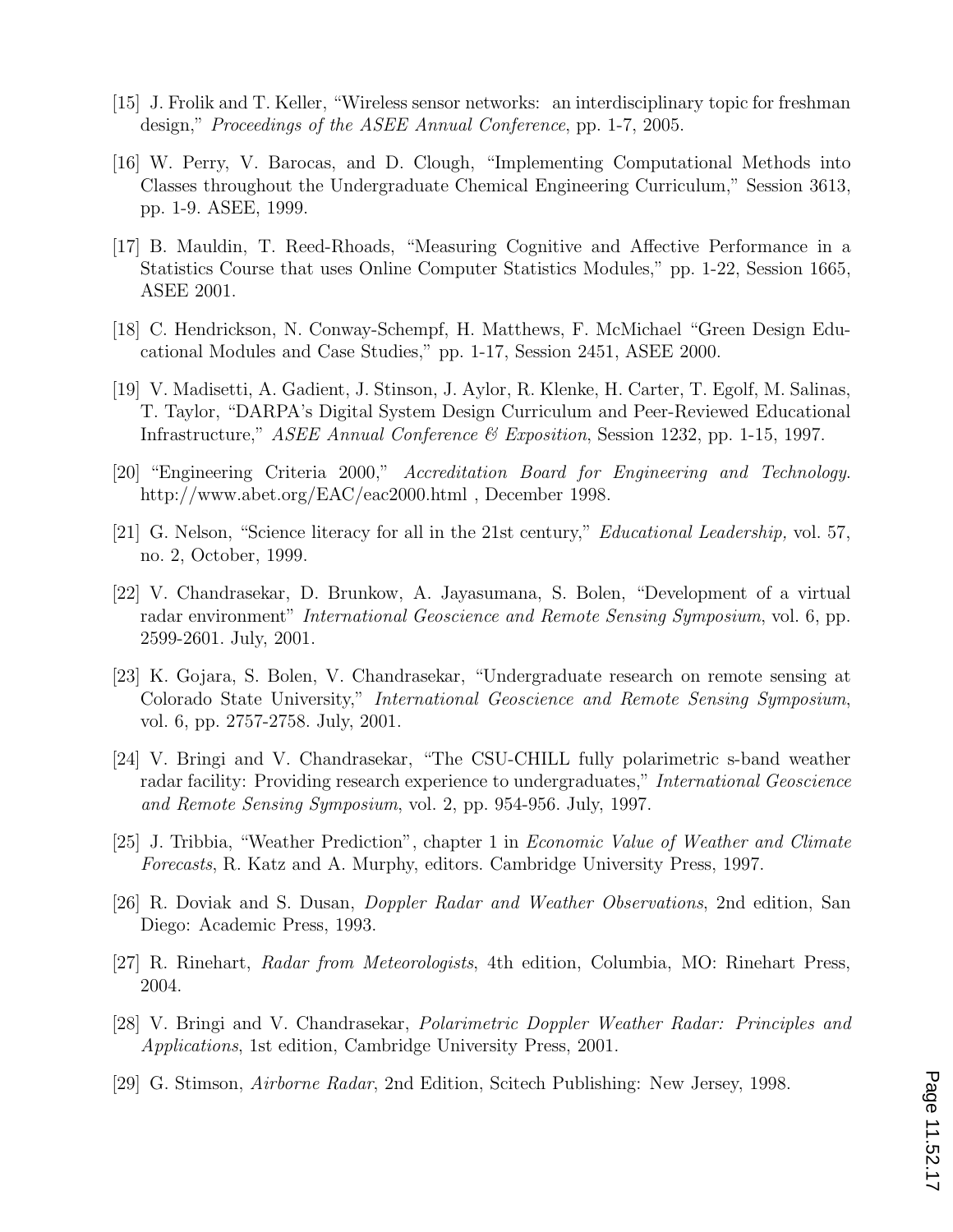- [30] K. Lai, I. Longstaff, G. Callaghan, .Super-fast scanning technique for phased array weather radar applications,. IEE Proceedings of Radar, Sonar and Navigation, Volume 151, Issue 5, pp. 271-379, Oct 2004.
- [31] F. Nathanson, Radar Design Principles, McGraw-Hill: New York, 1991.
- [32] M. Skolnick, Introduction to Radar Systems, 3rd edition, New York: McGraw Hill, 2002.
- [33] R. Keeler and C. Hwang, "Pulse compression for weather radar,.. IEEE International Radar Conference, pp. 529-535, May 1995.
- [34] R. Ice, G. McGehee, R. Rhoton, D. Saxion, D. Warde, R. Guenther, D. Sirmans, D. Rachel, .Radar Operations Center (ROC) evaluation of new signal processing techniques for the WSR-88D,. 21st International Conference on Interactive Information Processing Systems for Meteorology, Oceanography, and Hydrology, P1.4., January, 2005.
- [35] L. Buckler, .Dual-use air traffic control radar,. Proceedings of the IEEE Radar Conference, pp. 26-31, May 1998.
- [36] J. Morgan, A. Kenimer, T. Kohutek, J. Rinehart, M. Lee, "Peer Teacher From an Instructor's Perspective," Proceedings of the Frontiers in Education Conference, 2002.
- [37] R. Caso, et. al., "A Systemic Change Model in Engineering Education and its Relevance for Women" Proceedings of the ASEE Annual Conference, 2002.
- [38] A. Garcia, G. Keller, A. McHenry, F. Begay, "Enhancing Underrepresented Student Opportunities Through Faculty Mentoring and Peer Interactions," Proceedings of the ASEE Annual Conference, 1998.
- [39] L. Michaelsen, W. Watson, J. Cragin, and L. Fink, "Team learning: A potential solution to the problem of large classes," Exchange: The Organizational Behavior Teaching Journal, vol. 7, pp. 13-22, 1982.
- [40] L. Michaelsen, "Team learning: A comprehensive approach for harnessing the power of small groups in higher education," To Improve the Academy, vol. 11, pp. 107-122, 1992.
- [41] L. Michaelsen, L. Fink, A. Knight, "Designing effective group activities: lessons for classroom teaching and faculty development," To Improve the Academy, vol. 16, pp. 373- 398, 1997.
- [42] Seat, E. and S. M. Lord, "Enabling Effective Engineering Teams: A program for Effective Interaction Skills," J. Eng. Educ., vol. 88, no. 4, pp. 385-390. 1999.
- [43] Keeping Students in Higher Education: Successful Practices and Strategies for Retention by Adele S. Newson-Horst. Copyright 1998-2002 by Society for College and University Planning
- [44] William Koolsbergen, "Approaching Diversity: Some Classroom Strategies for Learning Communities," Peer Review, Summer/Fall Edition, 2001.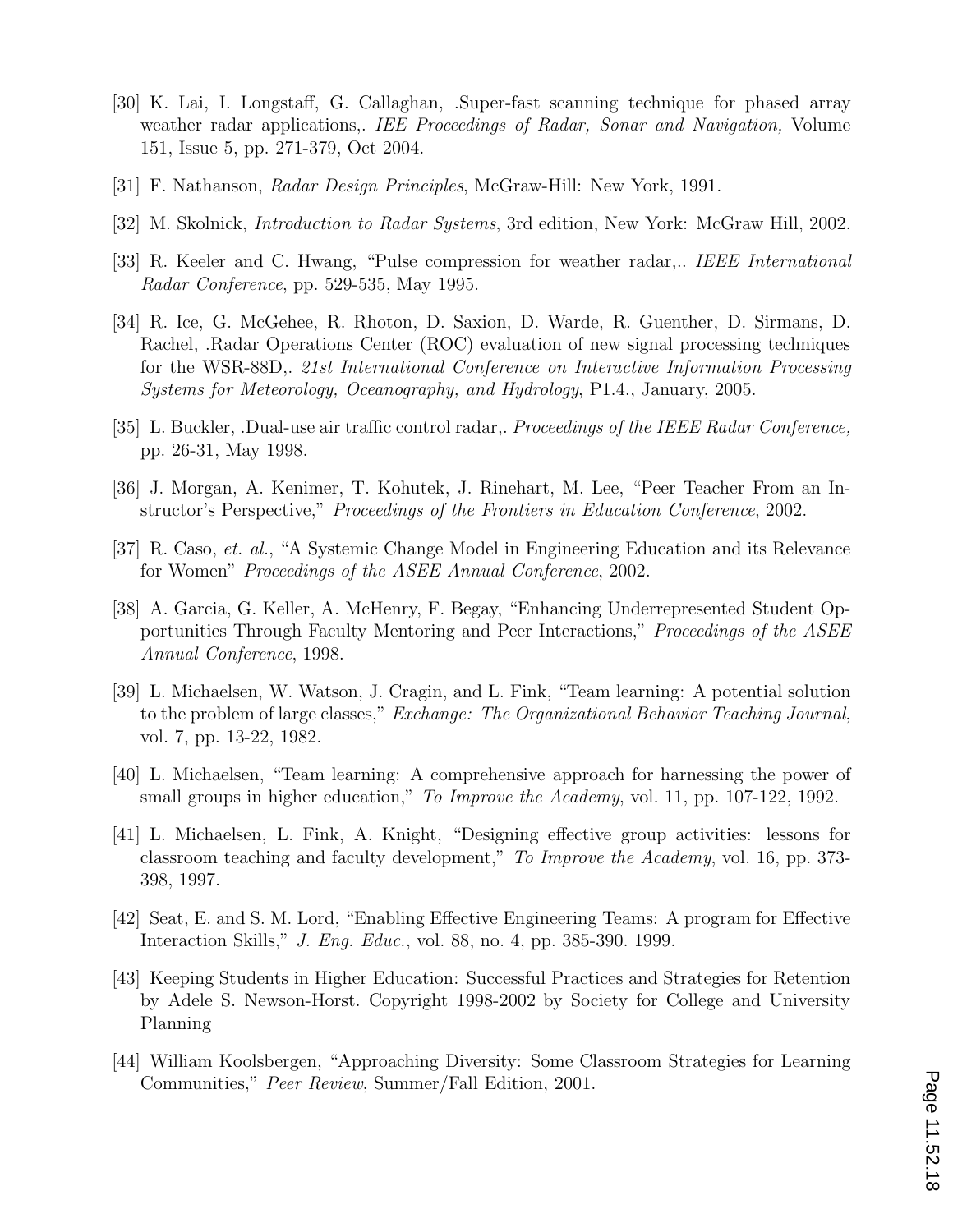- [45] Chickering and Gamon, "Seven Principles of Good Practice in Undergraduate Education." (revisions: 1987, 1991, 1999). First published in the March, 1987 edition of the AAHE Bulletin.
- [46] S. Engelkemeyer and S. Brown. "Powerful partnerships: A shared responsibility for learning." American Association for Higer Education Bulletin, pp. 10-12., October, 1998.
- [47] L. Michaelsen, A. Knight, and L. Fink (editors), Team-Based Learning: A Transformative Use of Small Groups in College Teaching, Sterling, VA: Stylus Publishing, 2003.
- [48] J. Bransford, A. Brown, and R. Cocking, Editors How People Learn: brain, mind, experience, and school, National Research Council. Washington, DC: National Academy Press, 2000.
- [49] D. Kolb, Experiential Learning: Experience as the Source of Learning and Development, Englewood Cliffs, N.J.: Prentice-Hall, 1984.
- [50] L. Fink, Creating Significant Learning Experiences, San Francisco, CA: Jossey-Bass, 2003.
- [51] B. Bloom, ed., Taxonomy of Educational Objectives, the Classification of Educational Goals – Handbook I: Cognitive Domain, New York: McKay, 1956.
- [52] L. Anderson and D. Krathwohl (eds.), A Taxonomy for Learning, Teaching and Assessing: A Revision of Bloom's Taxonomy of Educational Objectives, New York: Longman, 2001.
- [53] G. Wiggins, Educative Assessment: Designing Assessments to Inform and Improve Student Performance, San Francisco, California: Jossey-Bass, 1998.
- [54] T. Angelo and P. Cross, Classroom Assessment Techniques, 2nd ed., San Francisco, CA: Jossey-Bass, 1993.
- [55] B. Bloom, J. Hastings, and G. Madaus, *Handbook of Formative and Summative Evalua*tion of Student Learning, New York: McGraw-Hill, 1971.
- [56] K. Smith, S. Sheppard, D. Johnson, and R. Johnson, Journal of Engineering Education, ASEE, vol. 94, no. 1, pp. 87-101, January 2005.
- [57] L. D. Fink, S. Ambrose, D. Wheeler, Journal of Engineering Education, ASEE, vol. 94, no. 1, pp. 185-194, January 2005.
- [58] T. Brumm, A. Ellertson, D. Fisher, S. Mickelson, "Practicing omega: addressing learning outcomes in an on-line case simulation," Session 1408, Proceeding for the American Society for Engineering Education (ASEE) Annual Conference and Exposition, 2004.
- [59] E. Audette and R. Bennett, "Addressing the need for engineering educators in higher education: a proposal and an associated curriculum," Session 2555, Proceeding for the American Society for Engineering Education (ASEE) Annual Conference and Exposition, 2004.
- [60] S. Bartolomei and S. Cruz-Pol, "An Electrical Engineering Module for Women in Engineering," Proceeding for the 2003 American Society for Engineering Education (ASEE) Annual Conference and Exposition, Nashville, TN, 2003.